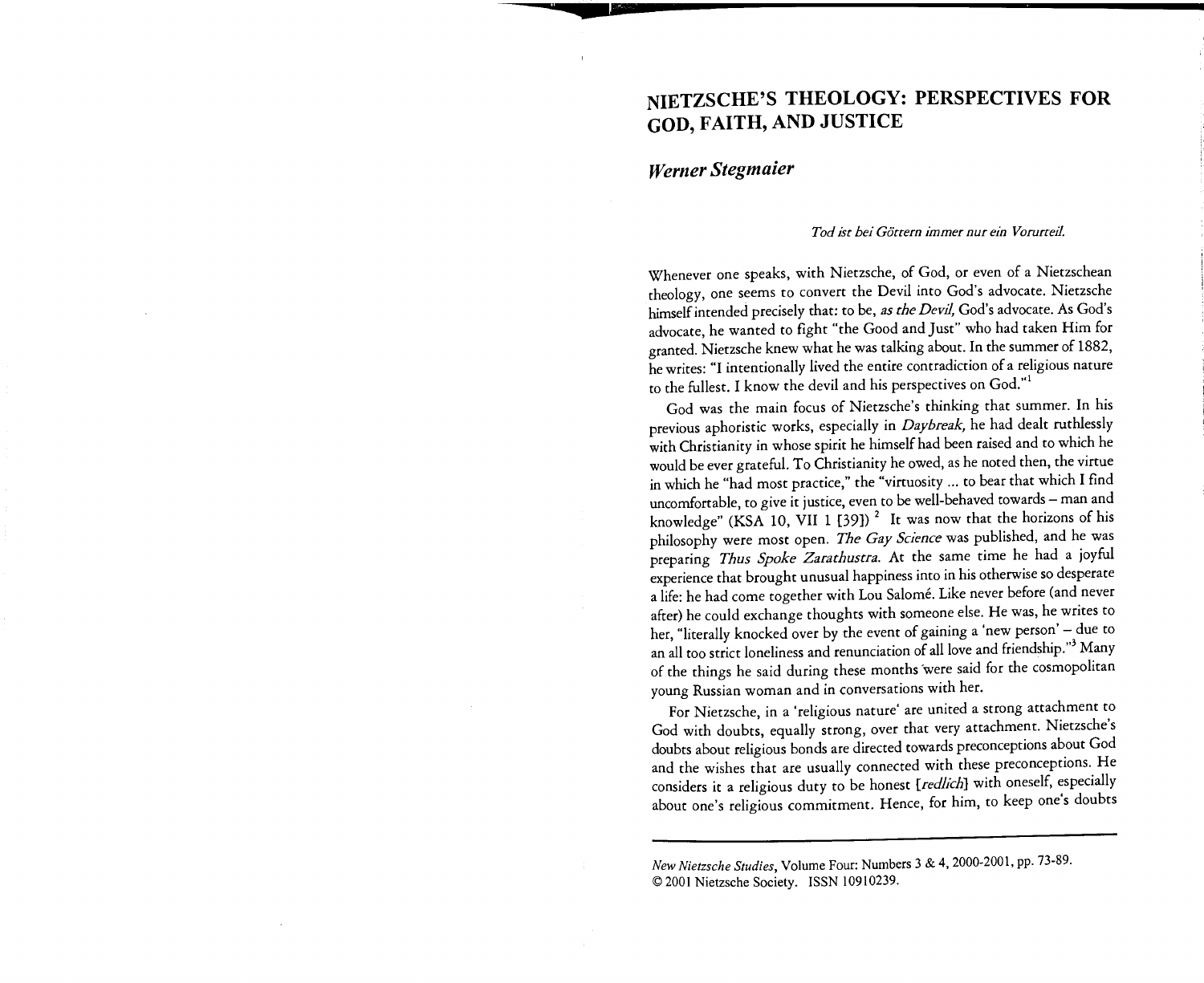# <sup>74</sup>*New Nietzsche Studies* Stegmaier / *Nietzsche's Theology: Perspectives* <sup>75</sup>

about one's own conceptions and wishes alive is a religious duty as well. On the basis of these doubts, there stands the question of how it might be possible to differentiate oneself from these conceptions and wishes, how one should be able to disassociate oneself from them. Still deeper lies the question how God *as God* could be observable and perceivable, how one could ever say anything about Him. Whenever one observes God, whenever He is perceived, or judged, He turns inevitably into an object of our conceptions and wishes. But not only that: God turns into just one object of knowledge among others, into something humans can observe, understand and judge like any other thing.

A perspective on God, Nietzsche concludes, must be a divine perspective if it is to be appropriate to Him. At the same time, however, it must never be God's own perspective. It would have to be anti-divine. There is a name for this anti-divine perspective in the religious tradition: it is the name of the devil. Whoever wants to observe, perceive and judge God (as God does), therefore, turns into the devil. "The devil," Nietzsche will write a few years later in *Beyond Good and Evil,* "has the broadest perspectives for God; therefore he keeps so far away from God — the devil being the most ancient friend of wisdom" (BGE, 129). The most ancient friend of wisdom, however, is the philosopher.

As does the religious tradition, Nietzsche as philosopher leaves open the question, to what extent God himself tolerates the devil, snakes and philosophers as His observers. Certainly, in the religious tradition, devils and snakes were considered the evil as such. They sought to see the evil in God, to import the evil into Him, into God who was supposed to be considered the good as such. An observation, a thought, a judgment about God, however, always remains within the dangerous realm of evil. If God is to be considered the good as such, He is, philosophically speaking, regarded from the perspective of the distinction between good and evil, the moral perspective. If, however, God is considered to be good and good only, then one of the two sides of the distinction, namely the evil one, must be excluded. If one side of the distinction is to be excluded, what distinction or even observation is still being made? Thus, if God is to be good, then it has to be at least intelligible that He can be evil as well.<sup>4</sup> By thinking this, the devil appears.

 $\ddot{\cdot}$ 

ĵ.

"Good and evil," Nietzsche writes in the summer of 1882, "are God's prejudices — says the snake. But the snake too was a prejudice of God." (10, VII 4 [381). Good and evil are always what men take to be the good and the evil. Humans allowed themselves to be seduced into believing that they could tell good from evil as God does. According to the Bible, this is what had them expelled from paradise; and although, they must now, like God, tell good from evil, they are unable to do so in the way God does. Consequently, they continue to suffer. Hence, it could be all the more of a prejudice and a presumption to regard God Himself according to the distinction between good and evil — God, who had explicitly denied humans the ability to draw this very distinction. In that case, regarding God to be the good as such would likewise be a prejudice and a presumption.

Thus, devils and snakes, which, in regard to God, allow both sides of the moral distinction and look upon Him too as good *and evil,* could be of help for the conventional perspective. According to this perspective, their point of view puts them in the wrong. Thereby, it is the devils and the snakes that let us recognize the distinction between good and evil as prejudice and presumption. It becomes possible to put this distinction into question — not only with regards to God but also with regards to humans among themselves. In this manner, one could do more justice to both God and humans than had previously been possible. "It is time," Nietzsche writes in the summer of 1882, "for the devil to be God's advocate: if He Himself wants to continue to exist" (10, VII 3 [1] 55).

This was the time of acute criticism of religion, and Nietzsche is considered to be the one who brought this criticism to its greatest efficacy. The most complete testimony of his criticism of Christianity is his "polemical pamphlet" - *On the Genealogy of Morals*.<sup>5</sup> Shortly before he wrote it, however, he said: "After all, only the moral god is overcome."<sup>6</sup> In the summer of 1882 he puts it in even clearer terms: "You call it the selfdecomposition of God: but He is only changing His skin: — He is taking off His moral skin! And you shall see Him again, beyond good and evil" (KSA 10, VIII 3 [11 432). What seemed to be an end to a lot of people was a beginning for Nietzsche.

Critics of religion like Schopenhauer and Feuerbach intended to replace religion with morals; the less religion could convince them, the more they expected from morals.<sup>7</sup> Nietzsche, on the contrary, suspected that the religion they criticized was based on the very morals that were in the "process of dissolution" (12, 5 [71) 2). In the later posthumous works, he writes: "The religions are ruined by the faith in morals: the Christian-moral God is untenable: thus 'atheism' — as if there could be no other kinds of gods" (12, 2 [1) 107). And he adds: "Religion as such has nothing to do with morals: the two descendants of the Jewish religion, however, are essentially moral, religions that provide prescriptions how one should lead one's life and that get their demands heard through gratification and punishment" (12, 2 [1971). If criticism, then, was directed towards morals,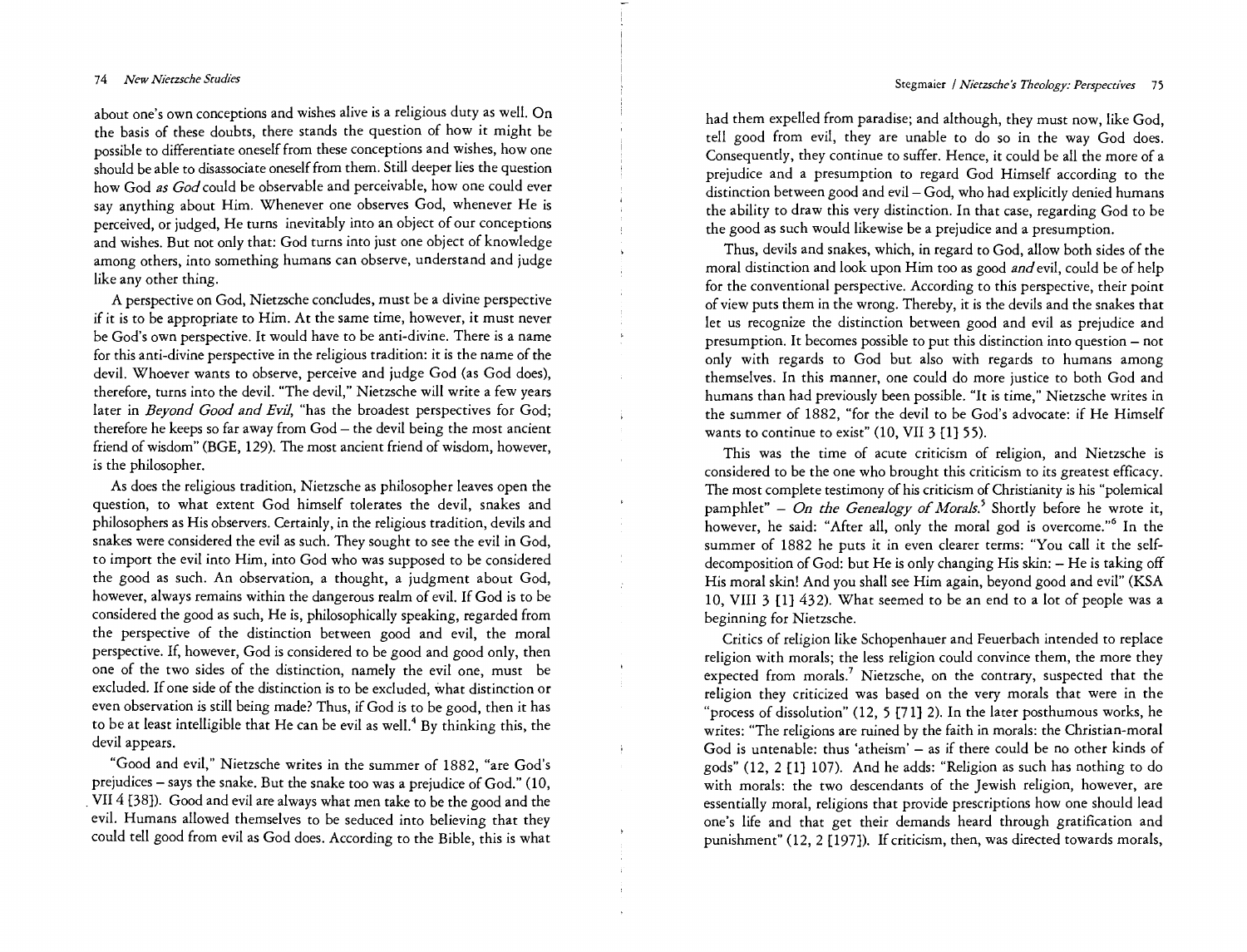it could mean that religion was made possible in a new manner. It could mean that "infinite kinds of being-able-to-be-different, even of being-God" (12, 9 [431) become possible, an opportunity Schopenhauer was unable to see because of his declared atheism. Together with religious preconceptions, then, moral conceptions would have to be renewed as well. Nietzsche writes in the summer of 1882: *"Advocatus diaboli—New* conceptions of God and the devil (...) We have to free our-selves from morals, *in order to live morally."* (10, VII 1 [32)).

With this, the task Nietzsche posed for himself becomes clear. The gods — as imagined by people and peoples — are moral gods, gods of *their* morals. One can recognize their morals by their gods and their gods by their morals. They deified their morals and moralized their gods. Hence a criticism of morals and of the moralization of God could lead us not only to a new perspective on religion but also to a new perspective on morals, to a new moral towards morals. Nietzsche puts into question neither religion nor morals as such. He always assumed that humans, including himself, could not live without either. His doubt is directed towards the conventional relation between religion and morals. Morals, especially in the European tradition, became a criterion for religion. Moral norms have been and continue to be considered the standards for the interpretation of religion and the Holy Scriptures upon which religion is based. However, according to the story of the Fall of Man, and even more so, the Gospels, would not religion instead have to be the criterion for morals? Nietzsche wants to think a god who makes this thinkable.

In the posthumous writings from the summer of 1882, Nietzsche reduces the relation between religion and morals to four short theses, which I intend to clarify as follows:

÷

- 1. "The free spirit as the most religious man existing."
- 2. "God killed God."
- 3. "Morals died of morality."
- 4. "The man of faith is the opposite of the religious man."

"The 'free spirit' as the most religious man existing."

The first of these theses Nietzsche himself explicated in detail in a further note:

Why do I love the *free spirit [Freigeisterei)?* As ultimate consequence of existing morality. To be *just* to everything, to put oneself, beyond any inclination or aversion, into the sequence of things, to be *above oneself;* the *overcoming and the courage* not merely against the personally-hostile, the

embarrassing, but also with regard to the evil in things, *honesty,* even as the nemesis of idealism and piety, even of passion, even in relation to honesty itself; *a loving mind* towards everything and everyone and the good will to discover one's *value,* one's justification, one's *necessity. To give up any action* (quietism) due to one's inability to say: 'it shall be different' – to rest in God, in a *becoming* god as it were.

As means of *this* free spirit *[Freigeisterei)* I recognized *selfishness* to be necessary, in order not to be devoured into things: as tie and support. This perfection of morality is only possible in an  $I$ : insofar as it is lively, creative, desiring, productive, insofar as it resists the absorption into things in every single moment, it keeps up its power to absorb more and more things and to make them sink into it. Thus, the free spirit is, in relation to the self and to selfishness, a becoming, a battle of two opposites, nothing done, perfect, no state: it is *the insight of morality to maintain its existence and development only by virtue of its contrary.* (10, 1 [42).

"The free spirit" *[Freigeisterell* begins, according to this sketch, with the 'virtuosity' mentioned above, with the being 'just towards everything beyond inclination and aversion'. Nietzsche now defines it as the 'ultimate consequence of existing morality'. Accordingly, a 'free spirit' does not overcome conventional morality through disregard but through fulfillment.

Nietzsche assumes that every living thing has to continuously decide between what to engage in and in what not to, and therefore that everything reacts to all events at once with either 'inclination or aversion.' In the immediate reaction with such inclination or aversion, Nietzsche perceives the origin of morals; or, more precisely — of the variety of morals, since different living conditions lead to different morals. Hence, humans judge the convenient as good and the repulsive as evil. Instinctively, they interpret their inclinations and aversions morally, equally with regard for persons and things.<sup>8</sup> What is most significant for humans, however, are other humans. By judging one anothei morally, they then decide whether or not to engage each other.

Although the distinction between good and evil may be the first and the quickest, it nevertheless remains the most crucial. For it always concerns the person as a whole: to be rejected morally, means to be excluded from all communication, to be discriminated. The moral distinction that is supposed to guard against the `personally hostile', the `embarrassing,' becomes polemical itself. For instance, when others consider good that which one considers evil (or as evil that which one considers good), one tends to regard those others as evil. With increasing sophistication, this mechanism turns into a problem for the moral distinction itself. At this point, morals can demand the assessment of the `consequence' and thereby transcend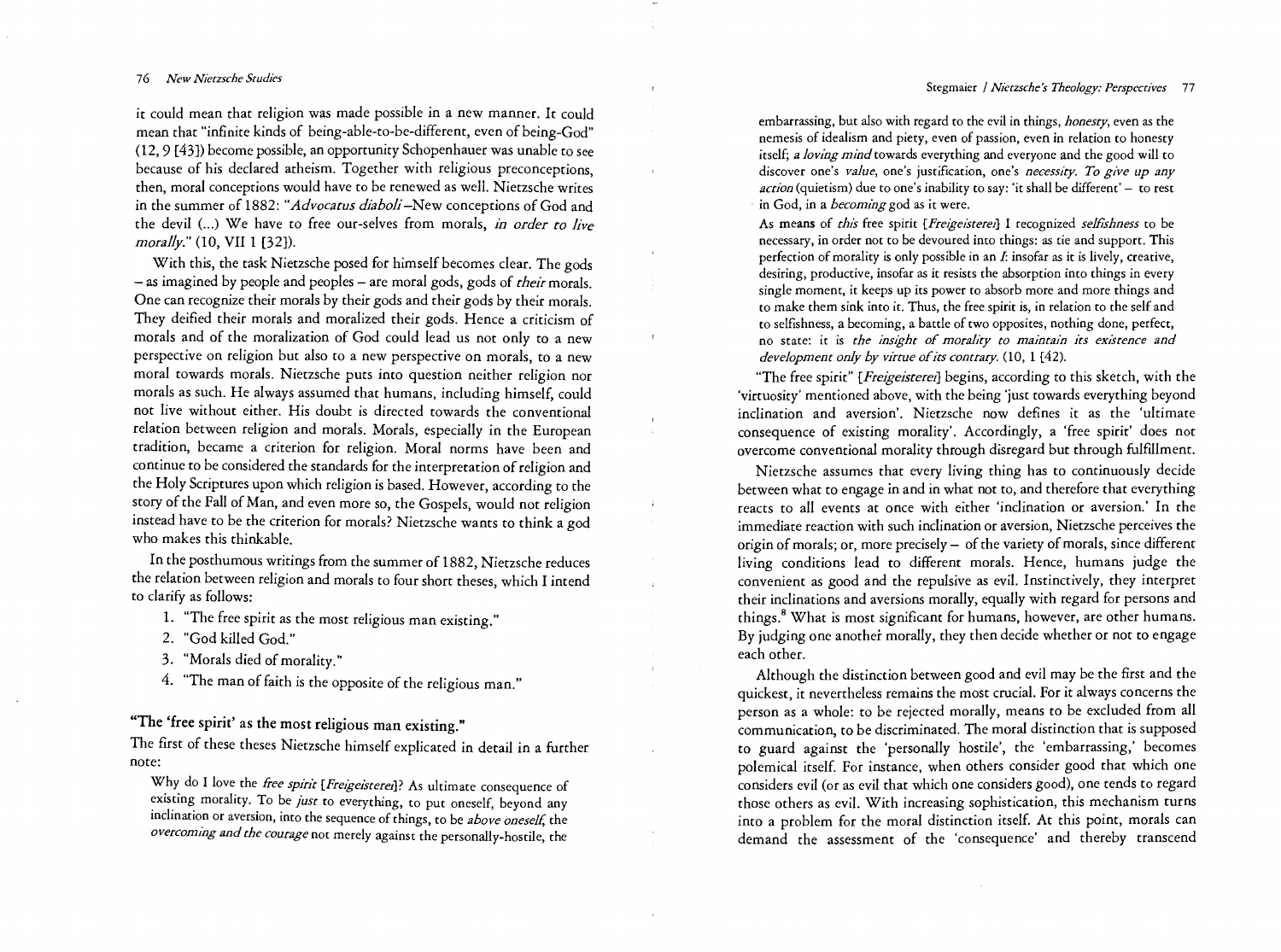### 78 *New Nietzsche Studies* Stegmaier / *Nietzsche's Theology: Perspectives* 79

'inclination and aversion' altogether. Such is the demand to feel neither animosity towards others nor to provoke it in them — to spare moral discrimination on both sides by 'putting oneself into the sequence of things'.

When the moral distinction itself becomes dubious, a moral towards morals develops. Nietzsche speaks of the 'loving mind towards everything and everyone'. This can manifest itself as courtesy, tact, distinction, kindness and, finally, love. To be courteous means to behave as if at court, i.e. to treat the other as higher in rank and not to bother the other with spontaneous judgments about good and evil. To be tactful is to adjust oneself to others in order not to touch upon *their* moral opinions. Whoever thinks in such a distinguished manner is able to *do* good without expecting it from the others, without pushing for reciprocity. One proves one's kindness by being capable of recognizing, and even supporting, the others' own moral conceptions. And the one who loves disregards moral distinctions altogether; he or she demonstrates 'good will to discover his or her own value, justification, and necessity' and does so no matter what others may do.

A moral towards morals in all these forms forces us to consider the others' moral conceptions to be as justified as our own. This, according to Nietzsche, presupposes 'honesty' — especially with regard to one's own conceptions. And it does so increasingly because the more one stands up for them, the more they grow to be 'idealism', 'pietism', 'passion'. For the more one stands up for them, the more one loses distance from them. Honesty ultimately becomes necessary 'even with respect to honesty itself'. For one must never take honesty for granted without being in danger of falling into selfrighteousness.

The "ultimate consequence," however, would have to be: "*To give up any action* (quietism) due to one's inability to say: it should be different." Any one who says "it should be otherwise," any one who wants something different from what is or happens takes oneself "out of the sequence of things" and justifies it with reference to moral principles. If one wants one thing to be different then, ultimately, one has to want everything to be different, since everything depends on everything else. Not-to-wantanything-to-be-different becomes the core of Nietzsche's religious thinking.<sup>9</sup> In a letter Nietzsche writes to Lou Salome, he calls this attitude his "fatalistic 'resignation unto God"' ('resignation unto God' in quotation marks).<sup>10</sup> Later he will name it "amor fati."<sup>11</sup> In the citation above we read it as "to rest in God, in a *becoming* god as it were": "A *becoming* god in whom one can rest — this seems to be a twofold paradox."

With this thought Nietzsche wants to think righteousness to its limits. Hence, a becoming god is a god that resists all definition, even and especially definition based on moral conceptions that are always one's own anyway. This cannot be the god, therefore, in whom one can find rest. For when one finds oneself forced to act in order to change something according to one's own purposes, this god serves as a reminder that such an action is demanded by one's own moral principles in the first place; therefore, one must not settle in them. Paradoxically, it is only possible 'to rest' if one does not find rest in one's own moral conceptions. To 'rest' is possible only if one does not allow oneself to become inflexible and self-righteous. Rest in this god means the constant disquietude in one's own moral opinions.

This is the aim and the means have to be just as paradoxical. Such a resting in God would mean losing all distance from things; it would amount to mystical 'absorption' into them if it did not find 'support' precisely in the moral conceptions one has. They push for changes and, thus, manifest the wish for things to be different. In this way, they alone provide distance from things. Therefore, their 'selfishness', as Nietzsche calls it, is 'necessary'. This leads him to suspect selfishness to be the origin of the  $I$  in opposition to things. The *Iexplained* in this way is to be thought from the very beginning as a moral  $I<sup>12</sup>$  It remains the condition for a religious 'free spirit'. The 'free spirit' does not consist of an 'absorption into things'. On the contrary, it means the 'power to absorb more and more things and to make them sink into it'. It means to open oneself to things and to do them justice. Thus, a 'free spirit' only makes sense 'in relation to the self and to selfishness'. Only then is it 'a becoming, a battle of two opposites', one being morals that necessarily want to and do regard themselves as something 'done and perfect', the other, religion, not allowing it to be 'something done and perfect' preventing it from ever becoming 'a state'. In this sense, the religious 'free spirit', as Nietzsche sums it up, is 'the insight of morality to maintain its existence and development only by virtue of its contrary'.

Ultimately, in the *Antichrist,* Nietzsche calls Jesus himself "a 'free spirit'," even if, as he adds, he is "using the expression somewhat tolerantly ..."<sup>13</sup> In the summer of 1882, he writes the following: "Luke 6:4. old manusc."14 Here the reference is: "Jesus saw somebody working on the Sabbath and said to him: *if you know what you are doing you are blessed;* if you don't, however, you are damned and a trespasser of the law." Only a little later, in a compilation of aphorisms for Lou Salome, Nietzsche himself gives an interpretation of this passage: "Jesus said to the people: 'love God as I love Him, as His son: what do we, the sons of God, have to do with morals!" And before this, he writes: "Jesus of Nazareth loved the wicked but not the good: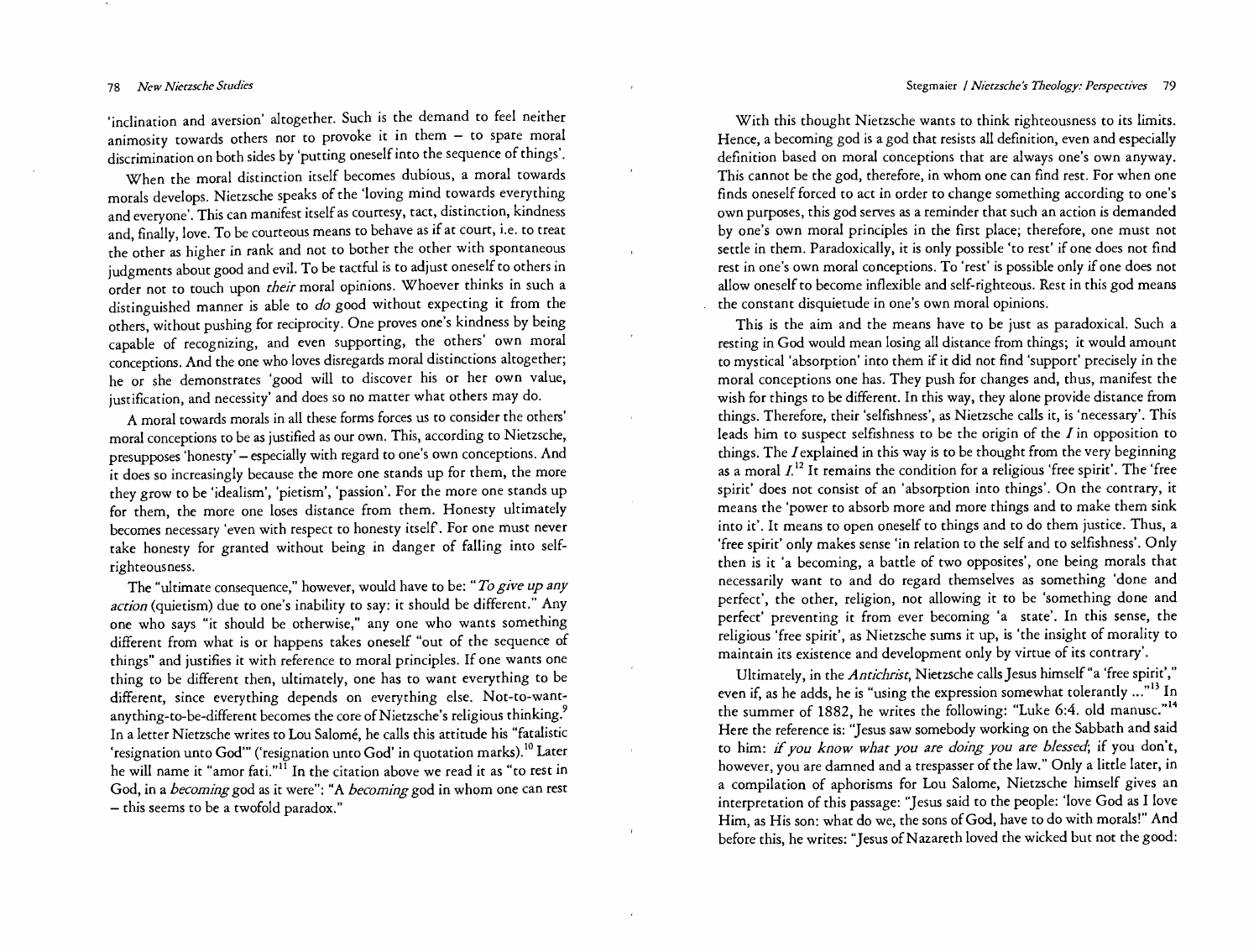### 80 *New Nietzsche Studies* Stegmaier / *IVietzsche's Theology: Perspectives* 81

at the sight of their moral indignation even he burst forth with curses. Wherever someone was being judged he took.sides against the judging: he wanted to be the annihilator of morals" (10, 3 [1] 67  $\&$  68).

### "God killed God."

Nietzsche's criticism of religion is a criticism of the 'most religious man existing', of morals that claim to own religion.<sup>15</sup> Even "God is dead," the sentence that is mainly associated with his criticism, is to be understood in this sense. In the famous aphorism 125 in the *The Gay Science* that made this sentence most prominent,<sup>16</sup> Nietzsche does not speak in his own name. Instead, he tells a story about a "madman who lit a lantern in the bright morning hours, ran to the market place and cried incessantly: 'I seek God! I seek God!" The 'madman' *seeks* God; he looks for Him among those who are standing around, those "who did not believe in God." He provokes much laughter." But when he pesters them, threatens them and screams: "We have killed Him — you and I! All of us are His murderers!", they turn silent and look at him, disturbed.

Likewise, Nietzsche does not tell this story as his story either, but as a story he has 'heard' which should be known to everybody. "Have you not," he begins the aphorism, "heard about the madman who..." He passes it off as a story from hearsay, a story without an author that evidently does not depend on either facts or truth. In this way, he leaves it to the reader whether to take it as true and how to understand it. Whoever draws from this, without reservation, that God is dead (or who is angry at Nietzsche for announcing His death) must already have been convinced of it and has obviously missed the fact that the story is being told about an audience. This audience was already certain that God is dead and is now irritated *in its certainty* by the strange appearance of a strange person.

Obviously, Nietzsche is not interested in the death of God, which is taken for granted by  $18<sup>th</sup>$  and  $19<sup>th</sup>$  century critiques of religion. What matters to him is the certainty one can have of it. Nietzsche presses this question further: If there can be no certainty about what was most certain — whether it be that God is dead or that He is alive — then what kind of certainty remains possible at all? The audience of the story, which has been indifferent to God for so long, believes to possess a certainty that makes people who do not share it appear mad and even amusing. The madman is mad because he does not share their certainty and behaves madly to demonstrate it. However, this means that, on the matter of certainty, he has taken one step further.

Not only does Nietzsche make the madman say "God is dead!" but also adds, "we killed Him!" What kind of god is this who can be killed by humans? A god that can be killed by humans must be a god created by humans. Nietzsche is interested precisely in this creation and subsequent murder of God by humans, and the responsibility they therefore bear. Chiefly, it is the "greatness of the deed" which he has the madman ask for. Carefully, Nietzsche prepares the aphorism of the narration from hearsay with a sequence of aphorisms in his own name that deal with the 'shadows of God'. This sequence begins as follows:

After Buddha was dead, his shadow was still shown for centuries in a cave a tremendous, gruesome shadow. God is dead; but given the way of men, there may still be caves for thousands of years in which his shadow will be shown. — And we — we still have to vanquish his shadow, too. (GS 108)

God made it possible, as Nietzsche explicates in the following aphorism, for men to see an order in the world that helped them to endure their lives. This order included not only the theological concepts of God, faith, and justice. It also embraced the philosophical and scientific concepts of nature and its perception, and the ethical concepts of man and the freedom of his moral action, which were acquired interdependently by European thought over thousands of years. God guaranteed the order of *these* concepts; he was the God of *this* order. He spared men to see in the "total character of the world ... in all eternity chaos." (GS 109) It was important for Nietzsche throughout his work to demonstrate how the concepts that were guaranteed by God served to enable humans to live their lives according to their conceptions. Therefore, those concepts did not say anything about the world, freedom and God as such. On the contrary, one must suppose, according to Nietzsche, that humans cannot think nor speak anything about the world, about God or about themselves that would be independent of the conditions and needs of their lives.

However, it is precisely this which had become thinkable at the end of the 19<sup>th</sup> century. With it, that god's time had come and gone. He had become dispensable, for the order of life was now being provided by science on the one hand and by law, politics and morals on the other. All of them had, by means of an incredible progress, made life in Europe increasingly easier, more bearable and secure. The "process of dissolution" of the "Christian moral hypothesis," which Nietzsche interprets in his later work as "European nihilism,"" included not only the basis of morals but also of science, law and politics within European thought. These certainties too were founded upon the order of the "old God."<sup>18</sup> Therefore, Nietzsche did not believe that science and politics could replace the "old God." Instead he expected a "long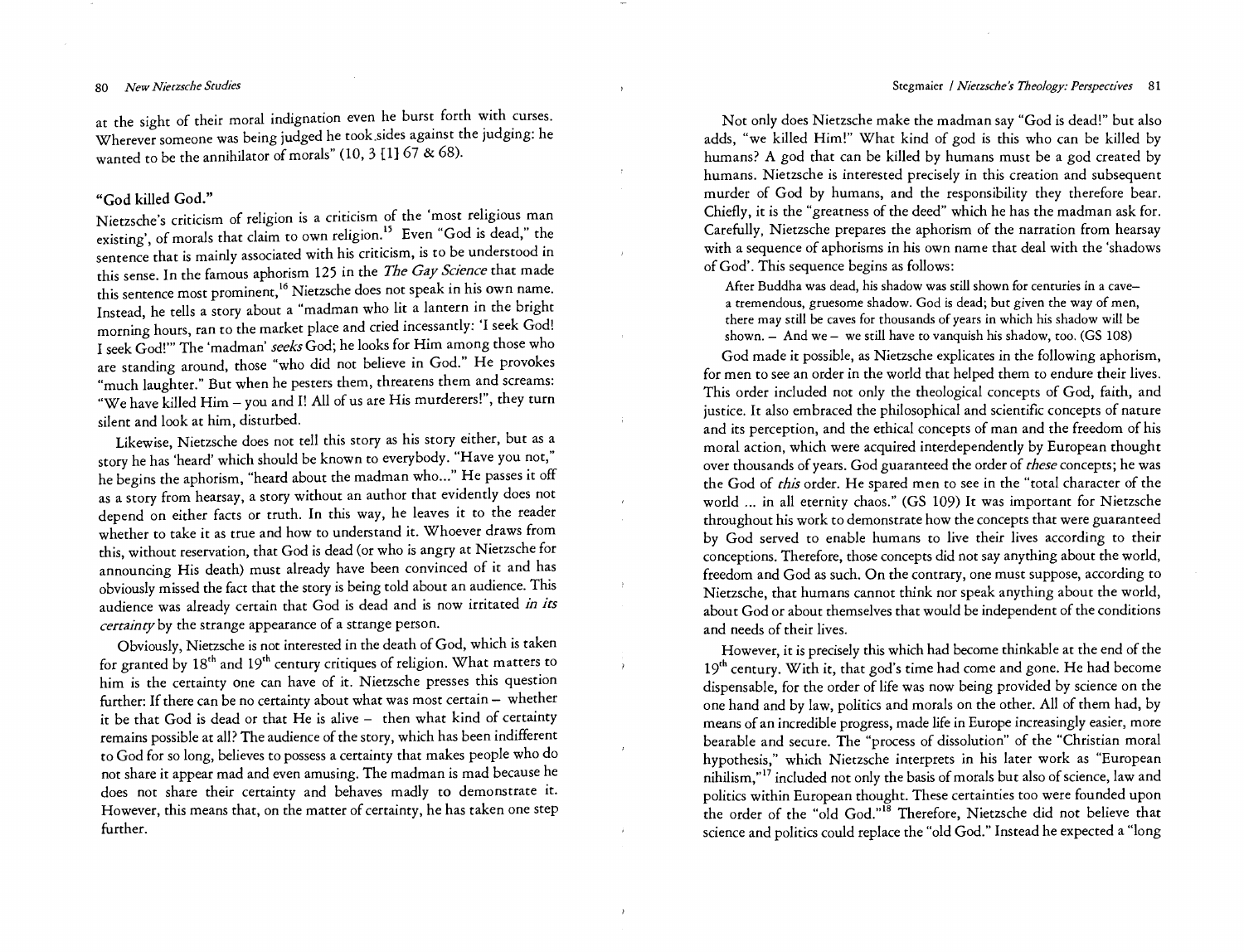plenitude and sequence of breakdown, destruction, ruin, and cataclysm" in the 20" and the following century. A "monstrous logic of terror" is to come, and everybody must shy away from being its prophet.<sup>19</sup>

Why, in the notes from the summer of 1882, the thesis is not "God is dead" or "we killed Him" but "God killed God" is explained by the following remark: "God choked on theology; and morals on morality" (10, 3 [1) 7). It seems that Nietzsche is not only thinking of 18" and 19" century historical criticism of the Bible, in which theology itself takes part. He seems to include theology from the very beginning, insofar as it had attempted to draw from the Gospels an order of life of which everybody could be certain. This order of life had become the 'Christian moral hypothesis' which now suffered from the fate of nihilism.<sup>20</sup>

Nietzsche's last work, *The Antichrist,* is, first of all, a pamphlet against *this* doctrine. At its center, Nietzsche tries to understand the Gospels according to his religious 'free spirit', i.e. beyond all doctrines of good and evil. There he suspects in the "Jesus type," his "blessedness in peace," his "gentleness," his "not *being able* to be an enemy," an insuperable "aversion to every formula, to every concept of time and space, to all that is solid, custom, institution, church ..." He solely wanted a "living in love, in the love without subtraction and exclusion, without distance: the incapacity for resistance becomes morality here ..." (AC, 29).<sup>21</sup> Jesus lacked all desire for proof, all dialectic. His *"experience* of 'life', in the only way he knows it, resists any kind of word, formula, law, faith, dogma," nor does his "faith formulate itself — it *lives"* (AC, 32). It is, says Nietzsche, "a new *practice,* the genuine evangelical practice" (AC,33). The evangelical practice, however, is, according to Nietzsche, the renunciation of the distinction between good and evil, of the discrimination by good and evil. Jesus approaches the most condemned, the whores and the publicans. *"Not* to resist, *not* to be angry, *not* to hold responsible — but to resist not even the evil one — to *love* him" (A, 35).

Thus, for Nietzsche, "resist not evil" becomes "the most profound word of the Gospels, their key in a certain sense" (A, 29). He understands it as a request for a moral towards morals. "It is not a 'faith'," he writes, "that distinguishes the Christian: the Christian *acts,* he is distinguished by acting *differently*: by not resisting, either in words or in his heart, those who treat him ill..." (A, 33) And he adds: "the genuine, the original Christianity will be possible at all times..."  $(A, 39)^{22}$ 

# "Morals died of morality."

If the 'Christian moral hypothesis', into which the 'original Christianity' was converted in European thought, had been valid for thousands of years, then, in Nietzsche's view, it must be the European condition of existence. It is impossible to refute. In the summer of 1882 he writes: "You cannot refute conditions of existence: you can only – not have them!"  $(10, 1$   $[2])$ 

If one wishes to refute a moral position, one will be declared immoral by the others who share it and, as a result, one will not be heard anymore. A moral can, therefore, only 'die' of its own morality — can only be superseded by itself. In the *Genealogy of Morals* Nietzsche sketches how this "selfsupersession" of European morals could have happened: $^{23}$  it takes place when it recognizes that it itself originated in that to which it is opposed. The morals that led European thought understand themselves as a critical instance of power. They claim a *"superiority of rank* over every other power," (GM III: 23) the right to morally justify or reject. As morals they do not seek power themselves; they know themselves to be superior to all power and obligated to truth alone. Since Socrates, their will to truth has been their criterion, their morality. But it is the will to truth, which over the course of thousands of years had turned into the need for truth, that eventually had to provide the insight: the will to truth was also a will to power, the will to power of the ones who had no power otherwise — thus, the will to power of the powerless. By all means of his genealogy, Nietzsche demonstrates that European morals in all their manifestations could be described as such a will to power of the powerless, a will to power of the suffering who found aid in these morals as a way to overcome their misery. In this way, morals became their condition of existence. However, if this becomes clear to the morals themselves, they lose justification for their existence — as the criticism of power — and, hence, they lose faith in themselves. They die of their own morality.

But what dies with this death of morals is not merely one faith that can be replaced by another. With the death of that faith which believed in the truth of its morals, Europe lost faith in truth as such; along with the faith in one meaning of its existence, it lost faith in any meaning at all of its existence. In this way Europe became nihilistic.

# "The man of faith is the opposite of the religious man."

Religion comes into opposition with faith as such — insofar as faith is a faith in something, a taking-something-for-certain as a condition of existence. Nietzsche's question, the question of his theology, is therefore: Is it possible to think religion without faith, to think God without the faith in  $God$ <sup>24</sup>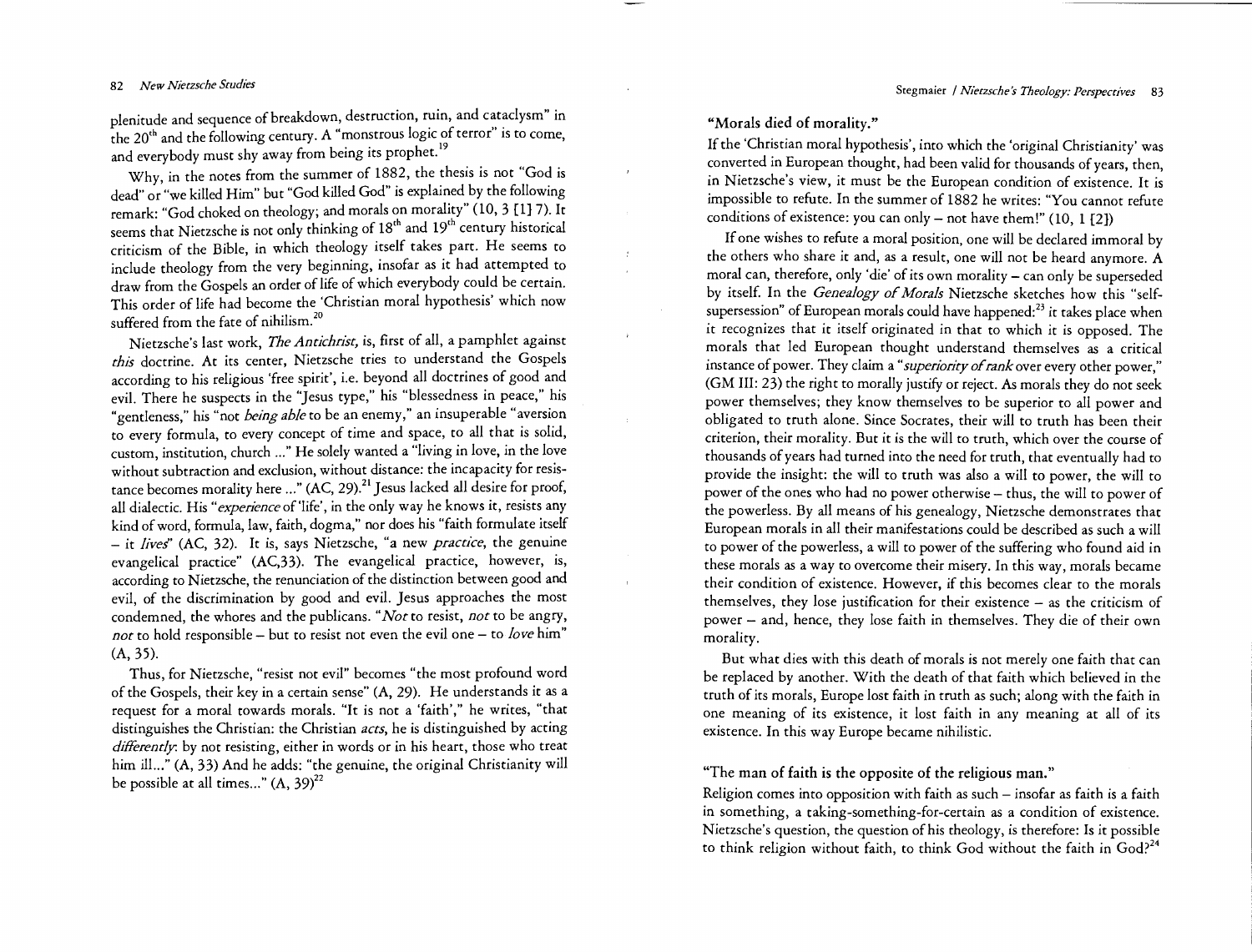# 84 *New Nietzsche Studies* Stegmaier / *1Vietzsche's Theology: Perspectives* 85

This would have to be a god beyond good and evil, not a god of morals but a god of a thinking that is able to think beyond morals. Such a god, such a religion, in turn, could be a criterion for morals. Nietzsche tries to think such a god within the "concept of Dionysos."

The believer, for Nietzsche, is the opposite of the religious man insofar as faith includes a "demand for certainty," for something "firm.. .that one does not wish to be shaken because one *clings* to it..." Faith in this sense is not a "strength" but a "weakness," and "how much one needs *faith* in order to flourish," is, according to Nietzsche, a "measure" of one's weakness. "Conversely, one could conceive," he says, "of such a pleasure and power of self-determination, such a *freedom* of the will that the spirit would take leave of all faith and every wish for certainty..." This would be "the *free spirit* par excellence" (GS 347).

Whoever can dismiss every wish for certainty is exercised, as Nietzsche says in his famous characterization of the free spirit, which he inserts here in *The Gay Science,* "in maintaining himself on insubstantial ropes and possibilities and dancing even near abysses"(Ibid.) In this image, the free spirit also recognizes his god. In the summer of 1882 Nietzsche writes: "I would only believe in a god who understood how to dance;" a sentence that he later puts into Zarathustra's mouth and that became one of his most famous ones.<sup>25</sup>

Later he tries to put the significance of this sentence into sharper terms. In the fall of 1887 he formulates in harsh and polemic words, as is usually the case in the posthumous work:

The newer man has exercised his idealizing power with respect to a *god*  mostly by an increasing moralization [ *Vermoralisierung]* of the very same  $\text{god}$  – what does that mean? Nothing good, a decrease of h $\text{Suman}$ powers. —

In general, the opposite would be possible: and there are indications thereof. God, thought as the having-become-free of morals, forcing the fullness of the oppositions of life into him and redeeming, justifying them in divine torture. — God as the beyond, the above the miserable corner-morals *[Eckensrehermorall* of "good and evil."

The same kind of humans that wishes merely "good weather" likewise wishes merely "good people" and, in general, good properties, — at least the ever growing supremacy of the good. With a superior eye one wishes, on the contrary, the ever greater supremacy of evil, the increasing liberation of man from the narrow and timid moral constriction, the growth of power for the purpose of being able to put <the> greater natural powers, the affects, into service... (12, 10 [203) 580f.)

Humans can always have nothing but a representation of God, and they form it out of their morals, out of their lives' wishes, as their ideal. However, says Nietzsche, one is now in the position to know about this — and, therefore, one can also try not to think God *out of* but conscientiously *against* one's own wishes. One could think God not only as a god of what one considers to be good but also as a god of what one considers to be evil. Conceived with respect to good *and* evil, this god would be 'the havingbecome-free of morals, forcing the fullness of the oppositions of life into him and *redeeming, justifying* them in divine torture'.

In the summer of 1882 Nietzsche makes the attempt to think these "oppositions of life" within concepts of God and the devil, of the god and the devil of one and the same morals. Each I*,* he writes, "wants to give birth to its god and to see all humankind at its feet" (10, 1 [201). It wants to "build an ideal, i.e. to *recreate* its devil as *its god.* And for that purpose one has to first have created a devil" (10, 1 [611). Nietzsche presupposes "heroic" men; men who are willing to go to the very limit of their morals, to where the good turns into the evil and — sometimes — the evil into the good; men who also experience this turn consciously. Watching them one can see "to what extent each created god in turn creates a devil. And that is *not* the one out of which he emerged. (It is the *adjoining* ideal with which he has to fight)" (10, 1 [431). Morals shift within the range of the "the devil's being turned *[Umschaffung)* into God" and the creation of a new devil out of this god; and they remain restless: they grow without becoming fixed, without hardening.<sup>26</sup>

Thus Nietzsche thinks God as the disquietude, the restlessness of morals, which are in danger of becoming firm and stiff without this god. Such a god would make it impossible "to love man": "To love man *for God's sake—* that has so far been the noblest and most remote feeling attained among men" (BGE 60). The conclusive formula of Nietzsche's *Ecce Homo,* "Dionysos versus the Crucified," (EH, *Why Jam a Destiny,* 9), has usually been read as the last and ultimate declaration of war of the "Antichrist" Nietzsche against Christ.<sup>27</sup> Perhaps it is only the clarification of one concept by the other. The Greek 'anti' refers, in fact, not only to an opponent or opposite, but also means "to stand in for," "to put on a par," "to outdo." And in *Ecce Homo,* Nietzsche expressly says: "I am, in Greek, and not only in Greek, the Antichrist." (The preliminary stage even lacks the "and not only in Greek").<sup>28</sup> For Nietzsche "Dionysus" is not merely another god, but a different "concept;" he speaks of the *"concept of Dionysus."29* 

Nevertheless, this "concept of Dionysus" is a peculiar, contradictory concept: Dionysus, a Greek god who originally was strange to the Greeks,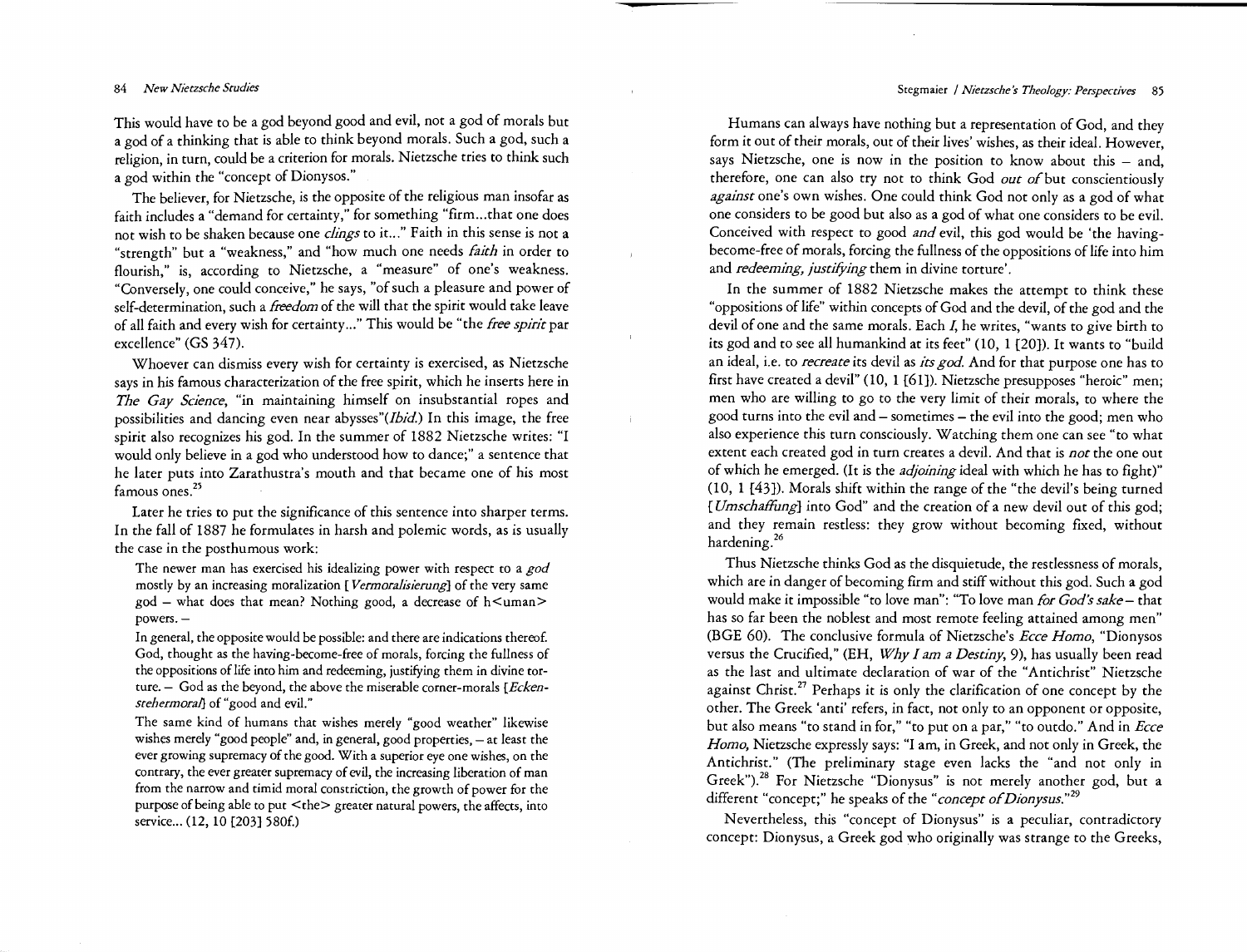# 86 *New Nietzsche Studies*

a god who lived and died, not only once but over and over again, a god who gave rise to ever new powers in men, who sent them into raptures and rages, and did so to such an extent that they tore him apart. Thus, we cannot speak here of a well-differentiated object of thought. Rather, for Nietzsche, the concept of Dionysus is a concept of thinking itself, a thinking that does not and is not able to do anything else but to draw distinctions, and to cancel them again. Hegel also understood thinking in this way, and he also called it "Bacchanalian."30 Nietzsche's "novelty" is "that Dionysus is a philosopher, and that gods, too, thus do philosophy..." He shall be the "great ambiguous one and tempter" who "is always many steps ahead."<sup>31</sup> At the point where his followers have just refined and defined his concepts, he has already thought beyond them. He is the god of philosophy in Nietzsche's sense.

When Nietzsche explicates the "concept of Dionysus" (EH, *Thus Spoke Zarathustra,* 6) further, he includes in it the most important common determinations of God. He calls Dionysus *"the supreme type of all beings"*  and defines this type as "deepest, ... most comprehensive, ... most necessary, ... having being, ... wisest" soul that "loves itself the most." But he adds to all these attributes their opposites. Dionysus likewise puts on the most superficial masks. He "can run and stray and roam," he "plunges joyously into chance; ... wants to want and will; ... flees from himself." It is "folly" that "exhorts" his soul "most sweetly ..." Nietzsche puts these oppositions together on purpose. The concept of Dionysus is supposed to be the concept *through which* everything can be grasped. *It itself;* however, is impossible to grasp. Every single concept under which it could be subsumed could be declared null and void by a different one under which it could be equally subsumed. Therefore, Nietzsche ultimately refuses to talk in concepts but writes poetry about Dionysus, the Dionysus-Dithyrambs.<sup>32</sup> He thinks God in such a way that nobody can take Him for granted.

# *— Translated by Julia Jansen*

### Endnotes

- 1. Friedrich Nietzsche, *Nachlaß,* July August 1882); *Nietzsche Werke: Kritische Studienausgabe.* Giorgio Colli and Mazzino Montinari, eds., (Berlin: Walter de Gruyter. 1980), Volume 10, VII 1 [701, 28. [Throughout the text, subsequent references to the *Nachlaß* writings refer to the KSA edition (Berlin: Walter de Gruyter, 1980), listing specific notebook signatures not page numbers. Citations from the letters refer to the KSB (Berlin: Walter de Gruyter, 1986) — Ed.)
- 2. [In this and related cases, the translation given repeats the particular grammatical and semantic characteristics of the original — *Trans.)*
- 3. Letter to Lou Salomé of June 27<sup>th</sup>/28<sup>th</sup>, 1882 (KSB 6,123). Cf. Mazzino Montinari, *Chronik zu Nietzsches Leben,* in: KSA 15, 118-131, and Curt Paul Janz, *Friedrich Nietzsche. Biography,* vol. 2 (Munich/Vienna: Hanser, 1978) 110-158. During the weeks they spend together in Tautenburg, Lou Salome writes into her diary: "We always chose the chamois' passage, and if somebody had listened to us, he would have thought two devils were having a conversation."
- 4. Most recently, Hans Blumenberg and Niklas Luhmann (both without direct reference to Nietzsche) tried in an impressive manner the devil's perspectives on God. Hans Blumenberg develops a demonology as historical epistemology. The initial thesis is: "The devil...is indispensable. And further: Only by virtue of his indispensability, the devil exists in the economy of that which is the case." ["Sollte der Teufel erlöst werden? Kapitel einer Dämonologie," in: *Frankfurter Allgemeine Zeitung,* Dec. 27rh, 19891. According to Niklas Luhmann, the differential-theoretical approach to theology leads "in a fascinating manner" back to the devil. "Die Unterscheidung Gottes," in: Luhmann, *Soziologische Aufklärung,* vol. 4: *Beitrage zur funktionalen Differenzierung der Gesellschaft* (Opladen: Westdeutscher Verlag, 1987), 236-253, here 243; cf. "Die Weisung Gottes als Form der Freiheit," in: Luhmann, *Soziologische Aufklärung,* vol. 5: *Konstruktivistische Perspektiven* (Opladen: Westdeutscher Verlag,1990), 77-94, esp. 85; also "Die Soziologie und der Mensch," in: Luhmann, *Soziologische Aufklärung,* vol. 6: *Die Soziologie und der Mensch* (Opladen: Westdeutscher Verlag, 1995), 265-274, esp. 265f.
- 5. On Nietzsche's psychology and sociological approach ("psychological" and national "God-formation") cf. the *Nachlaß* writings, Spring of 1888, VIII 14 [124]-[130] (KSA 13.305-313). They are preliminary notes for the *Twilight of Idols* and the *Antichrist.* On Nietzsche's religious critique of religion, see Dieter Henke, *Gott und Grammatik. Nietzsches Kritik der Religion* (Pfullingen, Neske, 1981); Johann Figl, *Dialektik der Gewalt. Nietzsches hermeneutische Religionsphilosophie mit Berücksichtigung unveröffentlichter Manuskripte* (Dusseldorf: Patmos, 1984), cf., Jörg Salaquarda's review *in Nietzsche-Studies* 16(1987): 490-497; David Booth, Nietzsche's Legacy in Theology's Agendas" in *Nietzsche* 21(1992): 290-307; Eric Blondel, *Nietzsche: Le cinquierne*  Evangile? (Paris: Les Bergers et les Mages, 1980), cf. Georges Goedert's review in *Nietzsche-Studien* 12(1983): 510-512. [Given the seeming breadth of such references, the author oddly overlooks Paul Valadier, one of the more conspicuous (and voluminous) students of this very question, addressed in numerous essays and two complete books, Paul Valadier, *Nietzsche: l'Athée de rigeur* (Paris: Desclée de Brower, 1975) and *Nietzsche et la critique du christianisme.* (Paris: Editions du Cerf. 1974) — Ed.]
- *6. Nachlaß,* Summer 1886-Fall 1887 *("Lenzer-Heide-Entwurl;"* 10 June 10, 1887), (KSA 12, 5 [71]7); cf. Nietzsche's note from August-September 1885, (KSA 11, 39(13)): "the refutation of God, practically only the moral god is refuted."
- 7. Cf. Nietzsche's note from the end of 1886-Spring 1887 (KSA 12, 7 [3]: "Who allowed God to leave, clings to faith in morals all the more." Cf. Eberhard Jüngel, *"Deus qualem Paulus creavit, Die negatio.* Zur Denkbarkeit Gottes bei Ludwig Feuerbach und Friedrich Nietzsche. Eine Beobachtung," in: *Nietzsche-Studien* 1(1972): 286-296, intends to show that there remains in Nietzsche's theological thinking a trace of Feuerbach.
- 8. Cf. Gerhardt Schmidtchen, "Der Mensch die Orientierungswaise. Probleme individueller und kollektiver Verhaltenssteuerung aus sozialpsychologischer Sicht," *in: Der Mensch als Orientierungswaise? Ein interdisziplinärer Erkundungsgang*  (Freiburg/Munich: Alber, 1982) 169-216.